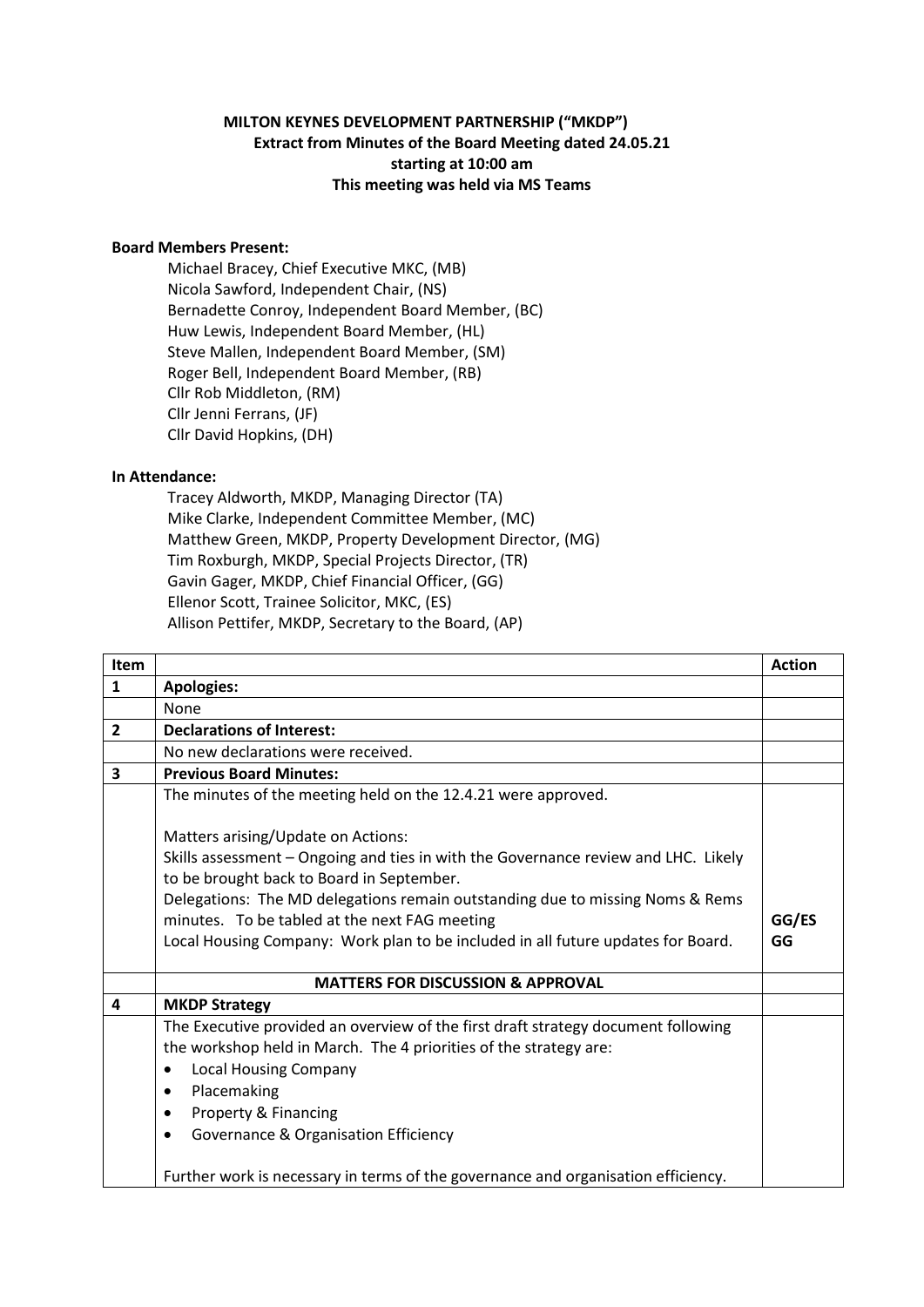| 5   | TA advised the Board that by September 2021 the Business Plan will have set out:-<br>Mechanisms ranging from the Members Agreement through to delegations, to<br>ensure a strong control framework is in place.<br>Performance monitoring and delivery targets.<br>$\bullet$<br>Engagement & Relationships: A strategy for key stakeholder; partners; major<br>$\bullet$<br>landowners and developers.<br>Integration of the LHC with MKDP skills set and with funding scenarios.<br>$\bullet$<br>Several comments were made by Board that covered: Affordable Housing;<br>Achievability of project milestones; Transport modelling; Governance: Core<br>priorities; Performance management; MKDP core business proposition - investment<br>and income generation; Resourcing; Alignment of strategic objectives.<br>One particular action was regarding the statement on affordable housing;<br>'Phase 3 - MKDP central 100% affordable ie PRS scheme'. The Chair requested a<br>note to explain the assumptions and that it be noted as work in progress.<br>The Chair requested:<br>Further detailed comments to be addressed offline to the Executive team.<br>A revised draft be circulated before the next Board meeting in July to ensure<br>continued involvement.<br>The Chair complemented the team on a good piece of work and summarised the key<br>points made for how the strategy needs to develop:- bring together the separate<br>works streams; state what we want to look like and how the strategy will take us<br>there; address concerns around resource and risk; be clear what the trade-offs are<br>and include where and how MKDP interacts with MKC. | GG |
|-----|---------------------------------------------------------------------------------------------------------------------------------------------------------------------------------------------------------------------------------------------------------------------------------------------------------------------------------------------------------------------------------------------------------------------------------------------------------------------------------------------------------------------------------------------------------------------------------------------------------------------------------------------------------------------------------------------------------------------------------------------------------------------------------------------------------------------------------------------------------------------------------------------------------------------------------------------------------------------------------------------------------------------------------------------------------------------------------------------------------------------------------------------------------------------------------------------------------------------------------------------------------------------------------------------------------------------------------------------------------------------------------------------------------------------------------------------------------------------------------------------------------------------------------------------------------------------------------------------------------------------------------------------------------------------------------|----|
| 5.1 | <b>Finance Matters:</b><br>Finance Report: Board received the financial position for the year 2020/21.<br>In summary, MKDP exceeded the medium-term impact modelling on both<br>operational performance and capital disposals. Future budgets will track<br>gains/losses versus red book valuation and not original value as in the past.<br>Declarations of Interest: The CFO advised the Board that the DOI's had been<br>reviewed and signed off.<br>Waivers: A pragmatic approach has seen a significant reduction in waivers to what<br>has previously been reported. Waivers have been reviewed by FAGsc.<br>External Audit: MKDP are in the process of being audited (2020/21). The Audit has<br>paused and is waiting for the pensions report but is still on track.                                                                                                                                                                                                                                                                                                                                                                                                                                                                                                                                                                                                                                                                                                                                                                                                                                                                                                    |    |
| 5.2 | Dividend Payment: The Board approved with a unanimous vote the request from<br>MKC to pay the dividend payment as set out in the March 2020 Business plan.                                                                                                                                                                                                                                                                                                                                                                                                                                                                                                                                                                                                                                                                                                                                                                                                                                                                                                                                                                                                                                                                                                                                                                                                                                                                                                                                                                                                                                                                                                                      |    |
| 5.3 | Redbook Valuation: The Board noted the portfolio value which reflects a marginal<br>increase of 4%. Board were also advised that the valuation is no longer underpinned<br>by RICS' qualification on commercial land or residential development. The valuation<br>is to be included within the Annual Accounts and Financial Statements.                                                                                                                                                                                                                                                                                                                                                                                                                                                                                                                                                                                                                                                                                                                                                                                                                                                                                                                                                                                                                                                                                                                                                                                                                                                                                                                                        |    |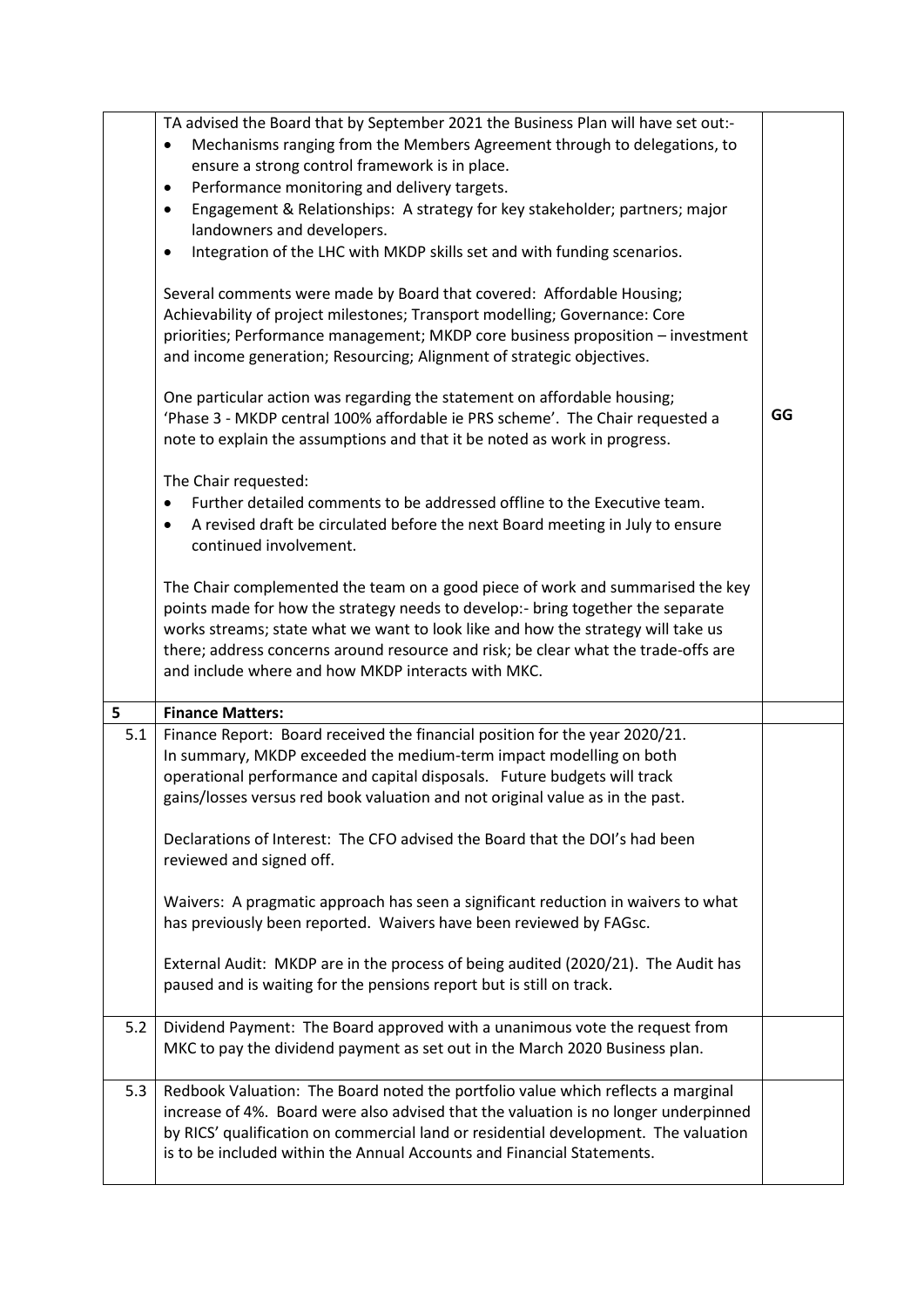| 6                       | <b>Property Matters:</b>                                                                                                                                                                                                                                                                                                                                                                                                                                                                                                                                                                                                                                                                                                                                                                                                                                                                                                                                               |           |
|-------------------------|------------------------------------------------------------------------------------------------------------------------------------------------------------------------------------------------------------------------------------------------------------------------------------------------------------------------------------------------------------------------------------------------------------------------------------------------------------------------------------------------------------------------------------------------------------------------------------------------------------------------------------------------------------------------------------------------------------------------------------------------------------------------------------------------------------------------------------------------------------------------------------------------------------------------------------------------------------------------|-----------|
|                         | D4.4 (Wyevale): Due to planning delays and increases in construction costs the<br>scheme now requires revised Investment Committee approval from the Funders.<br>Their Investment Committee gave approval, with the condition of securing a bank<br>debt against the project. It is likely that the Funders will secure the bank debt, but it<br>will be c2/3 months until it is confirmed. The Developers have requested some<br>extra time to secure alternate funding if needed.  PPIsc were supportive of the<br>request and the heads of terms have been updated to include a period for an<br>Agreement for Lease of 12 months.<br>The Heads of Terms were approved subject to a tightening of the User restriction for<br>the ground floor uses to commercial.<br>The response to the question on the amount of PRS in CMK was that, at the start of<br>the project, professionally managed PRS was desirable. Future PRS provision in CMK<br>will be reviewed. | <b>MG</b> |
|                         |                                                                                                                                                                                                                                                                                                                                                                                                                                                                                                                                                                                                                                                                                                                                                                                                                                                                                                                                                                        |           |
| $\overline{\mathbf{z}}$ | <b>Local Housing Company Update:</b>                                                                                                                                                                                                                                                                                                                                                                                                                                                                                                                                                                                                                                                                                                                                                                                                                                                                                                                                   |           |
|                         | Partnership deals are progressing: Good interest has been received on Kents Hill and<br>tenders are expected by 28.5.21. Developers appear to be happy with the modelling<br>put forward in terms of Partnerships. Tickford Field Farm: 17 stage 1 bids have been<br>received; Campbell park Northside: Legals are progressing with Urban Splash;<br>Walton: delayed due to the roundabout design which needs to be resolved before<br>MKDP can go to the market.                                                                                                                                                                                                                                                                                                                                                                                                                                                                                                      |           |
|                         | Scrutiny: MKC due diligence moving forward. MKDP continue to support MKC.                                                                                                                                                                                                                                                                                                                                                                                                                                                                                                                                                                                                                                                                                                                                                                                                                                                                                              |           |
|                         | Board were advised that there are options on all sites and the risk is being managed.<br>Kents Hill: If MKDP are not able to take the affordable, MKDP can pass on/sell to<br>another RP. Campbell Park Northside: Pure option agreement, ie MKDP can decided<br>later whether to take them or not. TFF: The Council will take all the affordable if the<br>LHC is not in a position to do so.                                                                                                                                                                                                                                                                                                                                                                                                                                                                                                                                                                         |           |
| 8                       | <b>Recruitment Update:</b>                                                                                                                                                                                                                                                                                                                                                                                                                                                                                                                                                                                                                                                                                                                                                                                                                                                                                                                                             |           |
|                         | Chief Financial Officer Recruitment. An offer to Kathleen Corbett has been made<br>and accepted. Kathleen has Finance and Local Housing Company experience. She<br>joins MKDP in July working 4 days a week.<br>LHC Project Executive: This role profile is being reviewed to ensure the role has the<br>required skills to complement Kathleen's experience.<br>Assistant Development Executive Placemaking: An offer has been made and it is<br>hoped that Harpriya Chaggar will join the team in July.<br>Retirement: Kevin Monkton will be retiring at the end of July. The position is being<br>revisited now that some of the activities have/are being transferred to MKC.                                                                                                                                                                                                                                                                                      |           |
| 9                       | <b>MKDP Corporate Dashboard:</b>                                                                                                                                                                                                                                                                                                                                                                                                                                                                                                                                                                                                                                                                                                                                                                                                                                                                                                                                       |           |
|                         | Board noted the dashboard which will be shared on a quarterly basis. The RAG                                                                                                                                                                                                                                                                                                                                                                                                                                                                                                                                                                                                                                                                                                                                                                                                                                                                                           |           |
|                         | status to be reviewed where project resources are changing to reflect any<br>adjustment required as a result of resource input not matching availability.                                                                                                                                                                                                                                                                                                                                                                                                                                                                                                                                                                                                                                                                                                                                                                                                              |           |